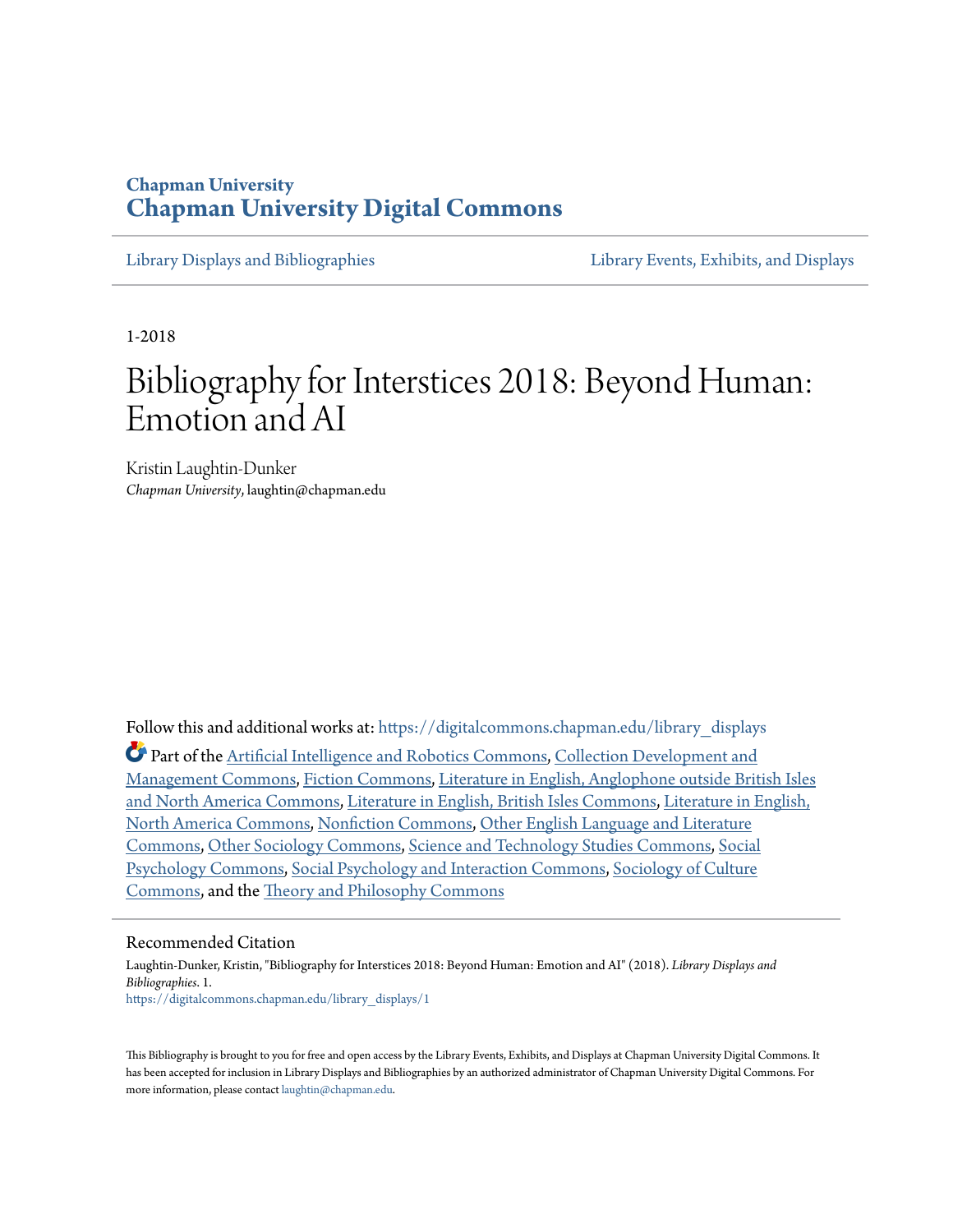### **Interstices 2018: Beyond Human**

An Annotated List of Literature, Films, and Television Series on the Theme of Emotion and Artificial Intelligence

Curated by Kristin Laughtin-Dunker Coordinator of Scholarly Communications and Electronic Resources Leatherby Libraries, Chapman University

## **BOOKS**

## **Fiction**

*vN* and *iD* 2nd floor Humanities Library Madeline Ashby, 2012 and 2013 Call number: PR9199.4.A886 V53 2012 / PR9199.4.A886 I33 2013 After Amy, a self-replicating child robot, is attacked by her grandmother and eats her, she is infected with malignant code that would allow her to harm humans and forced to go on the run. The sequel, *iD*, is told from the perspective of Amy's husband Javier, a sexbot lacking Amy's sense of free will, who goes on his own journey of redemption after being forced to poison her.

Daniel H. Wilson, 2011 Call number: PS3623.I57796 R63 2011

After a sentient AI named Archos R-14 is accidentally unleashed, it begins planning the extermination of humanity and a new world order where organic and robotic are merged.

## **The Positronic Man** *The Positronic Man* **2**nd floor Humanities Library

Isaac Asimov and Robert Silverberg, 1992 Call number: PS3551.S5 P67 1992 Told from the perspective of robot Andrew Martin, this novel follows his mental development and growing consciousness over two centuries as he fights for legal rights including, ultimately, the right to be recognized as human.

### **Consider Phlebas Consider Phlebas 2<sup>nd</sup> floor Humanities Library**

Iain M. Banks, 1987 Call number: PR6052.A485 C6 2008 The first book in the 10-part Culture series, *Consider Phlebas* revolves around the galaxy-spanning Idiran-Culture War. The Culture is made up of several interbred humanoid species and ruled over by a range of artificial intelligences, from human-like drones to hyper-intelligent Minds, and represents a rare utopian human/robot society in literature.

## **Do Androids Dream of Electric Sheep?** 2nd floor Humanities Library

Philip K. Dick, 1968 Call number: PS3554.I3 D6 1982

Set in post-apocalyptic San Francisco, this novel follows Rick Deckard, a bounty hunter tasked with hunting down six rogue androids. Captured and accused of being an android himself, Deckard escapes and begins collaborating with androids to aid his investigation, leading him to further contemplate the ethical and philosophical implications of his work and the true meaning of being human.

The Moon is a penal colony in 2075, run by a computer named HOLMES IV, who is discovered by technician and narrator Manuel Garcia O-Kelly-Davis to have achieved self-awareness. With limited water and resources on the moon being stretched by the requirement to export hydroponic wheat to Earth, Manuel and HOLMES IV join a revolution in a quest for lunar independence.

## **The Robot Novels 2nd floor Humanities Library 2nd floor Humanities Library**

### Isaac Asimov, 1957 Call number: PS3551.S5 R6 1957

This double-feature contains both *The Caves of Steel* (outlined below) as well as *The Naked Sun*, the second and third novels in Asimov's famed *Robot* series. Both center on the adventures of human detective Elijah Baley and his robot partner R. Daneel Olivaw as they investigate murders. *The Naked Sun* takes them to the planet Solaria, where the human population is rigidly controlled and humans rarely see each other, as they uncover a plot that could put the First Law, which prevents robots from harming humans, in jeopardy.

*The Moon is a Harsh Mistress* 2nd floor Humanities Library

Robert A. Heinlein, 1966 Call number: PS3515.E288 M66 1997

**Robopocalypse 2nd floor Humanities Library 2nd floor Humanities Library**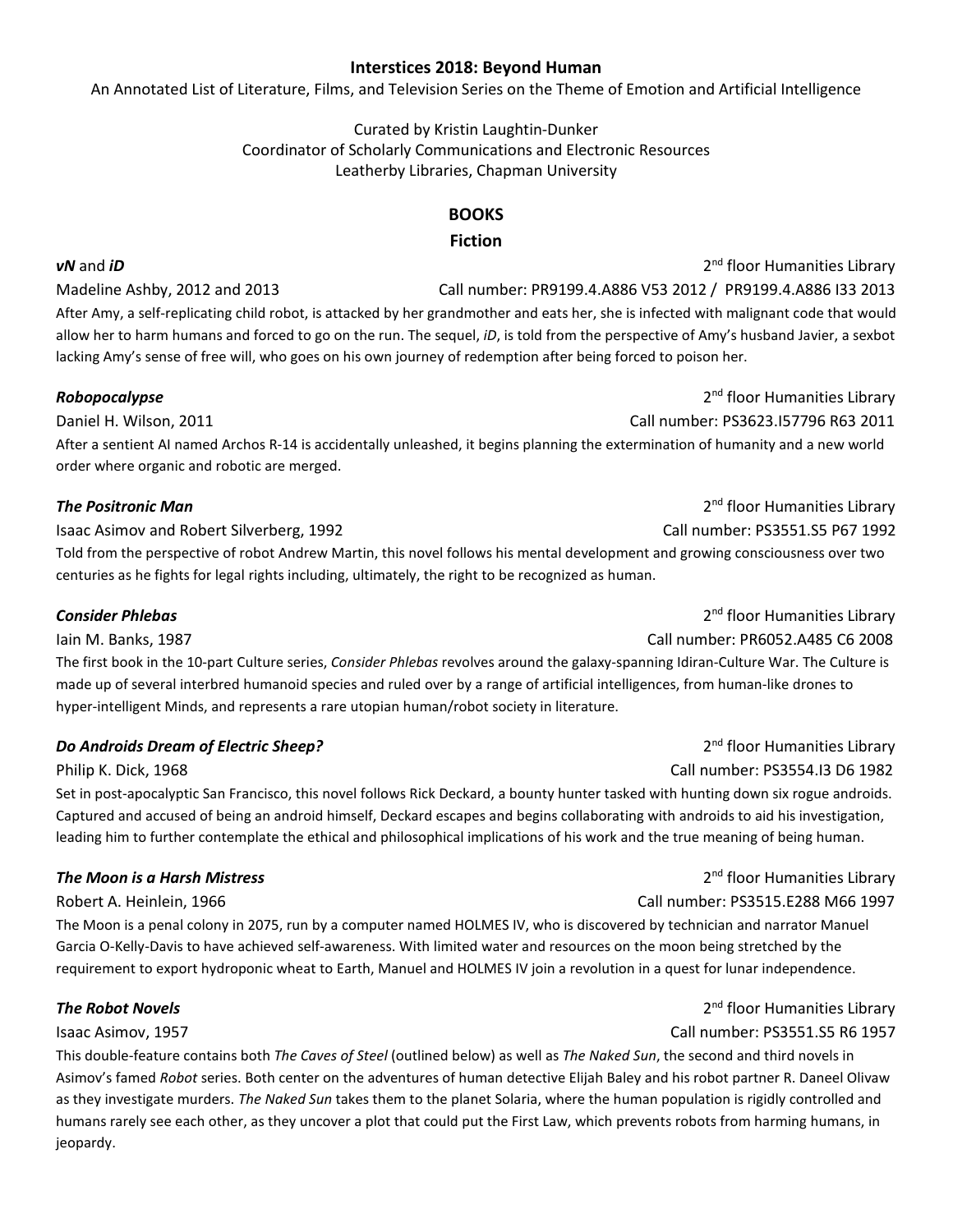The second book in Asimov's *Robot* series, this book introduces the pairing of human detective Elijah Baley and his robot partner R. Daneel Olivaw, as they investigate the murder of the ambassador from the off-world human colonies that Olivaw lived with and is modeled after.

The first book in Asimov's *Robot* series, this is a collection of short stories and essays focusing on themes of human-robot interaction and morality, as told by Dr. Susan Calvin (an early chief robopsychologist in Asimov's saga) to a reporter. Together, they form a larger fictional history of robotics in Asimov's world.

### **Non-Fiction**

Max Tegmark, 2017 Call number: Q334.7 .T44 2017 Written by an MIT professor who researches how to keep AI beneficial, this book explores how AI will affect crime, war, justice, jobs, society, and our sense of being human.

## *Heartificial Intelligence: Embracing our Humanity to Maximize Machines* 3<sup>rd</sup> floor Science and Technology Library John C. Havens, 2016 Call number: Q335 .H3927 2016

A "values-driven approach to algorithmic living", this book examines the need for ethical standards for AI as machine automation, digital assistants, virtual reality, and companion robots are poised to become bigger parts of human lives and influencers of human decisions.

# AI Civil Rights: Addressing Artificial Intelligence and Robot Rights 3<sup>rd</sup> floor Science and Technology Library

A concise volume that examines the question of whether AIs should be granted civil rights in the future.

## *Homo Deus: A Brief History of Tomorrow* 2<sup>nd</sup> floor Humanities Library

Written by a history professor and the bestselling author of *Sapiens: A Brief History of Humankind*, this book turns to the future and considers the developments that will shape the  $21^{st}$  century, including the creation of artificial life, and asks how humans will protect the worlds from our own creative—and destructive—powers.

## *Machines of Loving Grace: The Quest for Common Ground Between Humans and Robots* 3<sup>rd</sup> floor Science and John Markoff, 2015 **Technology Library** Channels and Technology Library Channels and Technology Library Channels and Technology Library

Written by a Pulitzer Prize-winning author who has been writing about science and technology since 1977, this book examines whether the increasing level of robots and automation in human daily life will ultimately help or replace us. With the advent of driverless cars, personal assistants, and the Internet of Things, will we control our intelligent machines, or will they control us?

## **The Machine Question: Critical Perspectives on AI, Robots, and Ethics** 3<sup>rd</sup> floor Science and Technology Library

Written by a professor of Communication Technology, this volume investigates the assignment of moral responsibilities and rights to the artificial intelligences we create. To what extent can AI be assumed to have moral responsibilities of its own, and to what extent do we owe it any moral consideration?

Jason P. Doherty, 2016 Call number: Q334.7 .D64 2016

Call number: TJ211.49 .M37 2016

David J. Gunkel, 2012 Call number: TJ211.49 .G86 2012

Yuval Noah Harari, 2015 Call number: CB428 .H368513 2017

**Life 3.0** 3rd floor Science and Technology Library

*I, Robot* 2<sup>nd</sup> floor Humanities Library Isaac Asimov, 1950 Call number: PS3551.S5 I3 1950

**The Caves of Steel 2<sup>nd</sup> floor Humanities Library** Isaac Asimov, 1954 Call number: PS3551.S5 C21 1954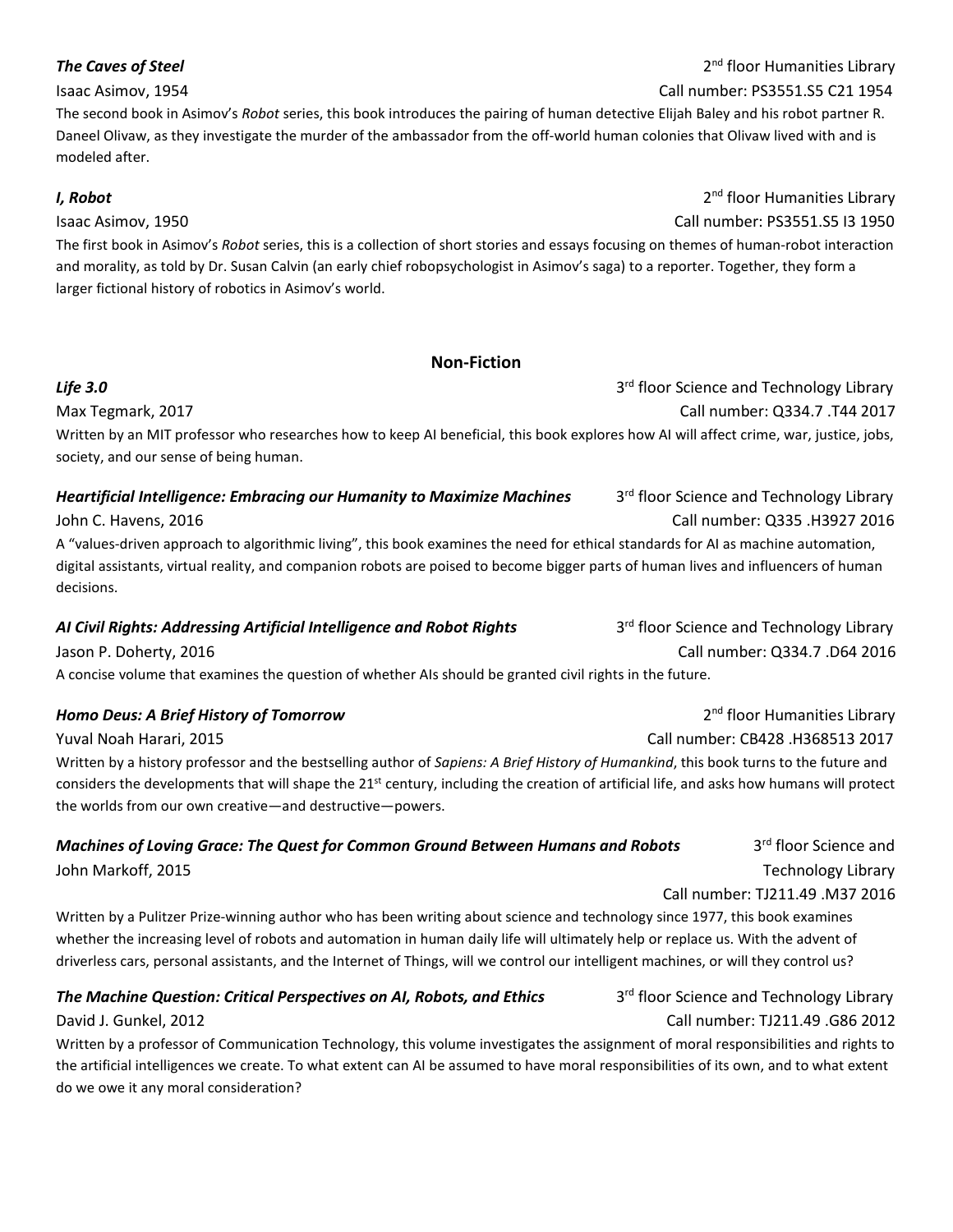## **The Most Human Human: What Artificial Intelligence Teaches Us About Being Alive** 2<sup>nd</sup> floor Humanities Library

## Brian Christian, 2012 Call number: BD450 .C5356 2012

Written by a journalist with degrees in philosophy, computer science, and poetry, this book recounts the author's experience in the annual Turing test, in which software programs are pitted against humans to determine whether a computer can "think". The book explores his efforts to be deemed more human than a computer and what it means to be human in the first place.

## *How to Create a Mind: The Secret of Human Thought Revealed* 3<sup>rd</sup> floor Science and Technology Library

Ray Kurzweil, 2012 Call number: QP385 .K87 2013

Prize-winning author, scientist, and futurist Ray Kurzweil explores the effort to reverse engineer a human brain to determine how it works, how the mind emerges from it, and how that knowledge can be used to create even more intelligent machines. He also examines moral and emotional intelligence and the possibilities of merging of human minds with intelligent technology.

## **Robot Ethics: The Ethical and Social Implications of Robotics** 3<sup>rd</sup> floor Science and Technology Library

Edited by Patrick Lin, Keith Abney, and George A. Bekey, 2011 Call number: TJ211.49 .R62 2012 Experts in the sciences and the humanities explore ethical concerns regarding artificial intelligence and robots, ranging from their coding, our emotional bonds with them, and the implications of using them for sex, caregiving, or tools of war.

## *Moral Machines: Teaching Robots Right from Wrong* 3<sup>rd</sup> 10or Science and Technology Library

Written by a bioethicist and a professor of cognitive science and history and philosophy of science, this book argues that robots must be programmed with moral decision-making abilities as they take on more responsibilities in human life, from caregiving to military operations.

Lee Gutkind, 2006 Call number: TJ211.495 .G88 2006 The author shares his experiences interacting with the researchers at the Robotics Institute at Carnegie Mellon University, where he observed their efforts to create nursing robots, treasure-hunting robots, a robot that looks like Lara Croft, and more, all designed to help or potentially replace humankind.

## The Age of Spiritual Machines: When Computers Exceed Human Intelligence 3rd floor Science and Technology Library Ray Kurzweil, 1999 Call number: Q335 .K88 2000

Futurist Ray Kurzweil offers a framework and blueprint for the development of artificial intelligence in the  $21<sup>st</sup>$  century, including the possibilities of computers exceeding the memory capacity and computational ability of human brains, of platonic and sexual relationships between humans and robots, and in having information fed into human brains directly via neural pathways.

## **FILMS**

*All films are located in the 3rd floor Film & Television Library.*

## *Blade Runner 2049* (2017) Call number: **Coming soon!**

The sequel to 1982's *Blade Runner*, this film follows a replicant (a bioengineered human) who works to hunt down rogue replicants for the LAPD. When he discovers evidence that replicants may not be sterile as previously believed, he is sent to destroy it and ends up delving into his own past and questions of his own humanity.

## *Ex Machina* (2015) Call number: PN1997.2 .E943 2015

A programmer wins a vacation to the isolated and luxurious home of his company's CEO, who has built a humanoid robot named Ava that has already passed the Turing test. Asked to determine whether Ava is genuinely capable of thought and consciousness, he finds himself growing closer to her and must decide whether to trust her when she warns him that her creator is not all he seems.

## *Chappie* (2015) Call number: PN1997.2 .C4276 2015

This dystopian science fiction film is about a law enforcement robot who is secretly upgraded with software that lets it feel emotions and form opinions, and is then caught by gangsters and forced into their scheme to pay back a large debt to a rival gangster.

Colin Allen and Wendell Wallach, 2008 Call number: TJ211 .W36 2010

# **Almost Human: Making Robots Think** 3rd Technology Library 3rd floor Science and Technology Library